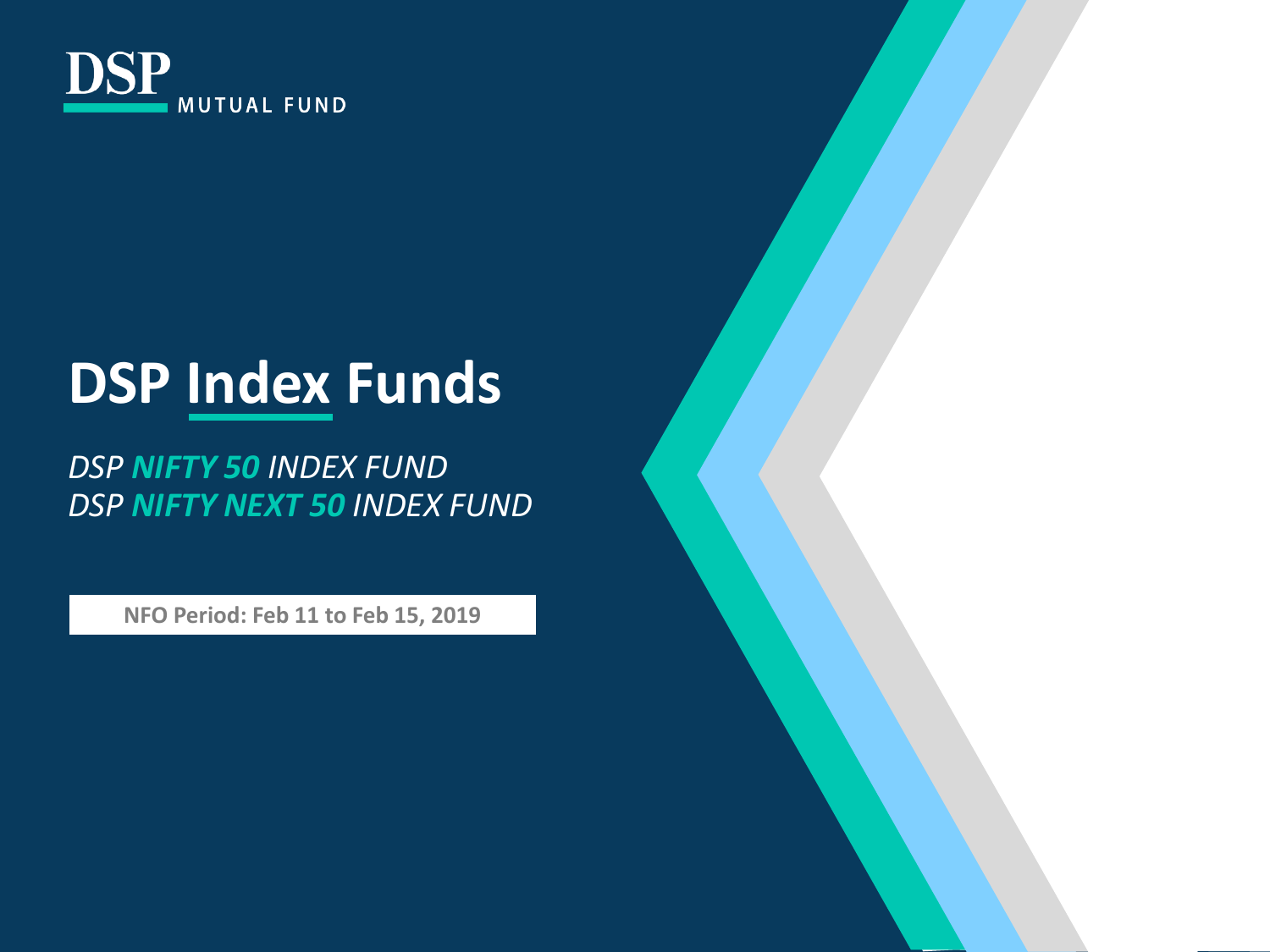**No human intervention 1.**

**Lower cost** as compared to active mutual funds **2.**

**Invests in survivors & lets go of losers** at every rebalance **3.**

**4. Core investment** in the investor's portfolio

**5. Complimentary strategy** to investor's active portfolio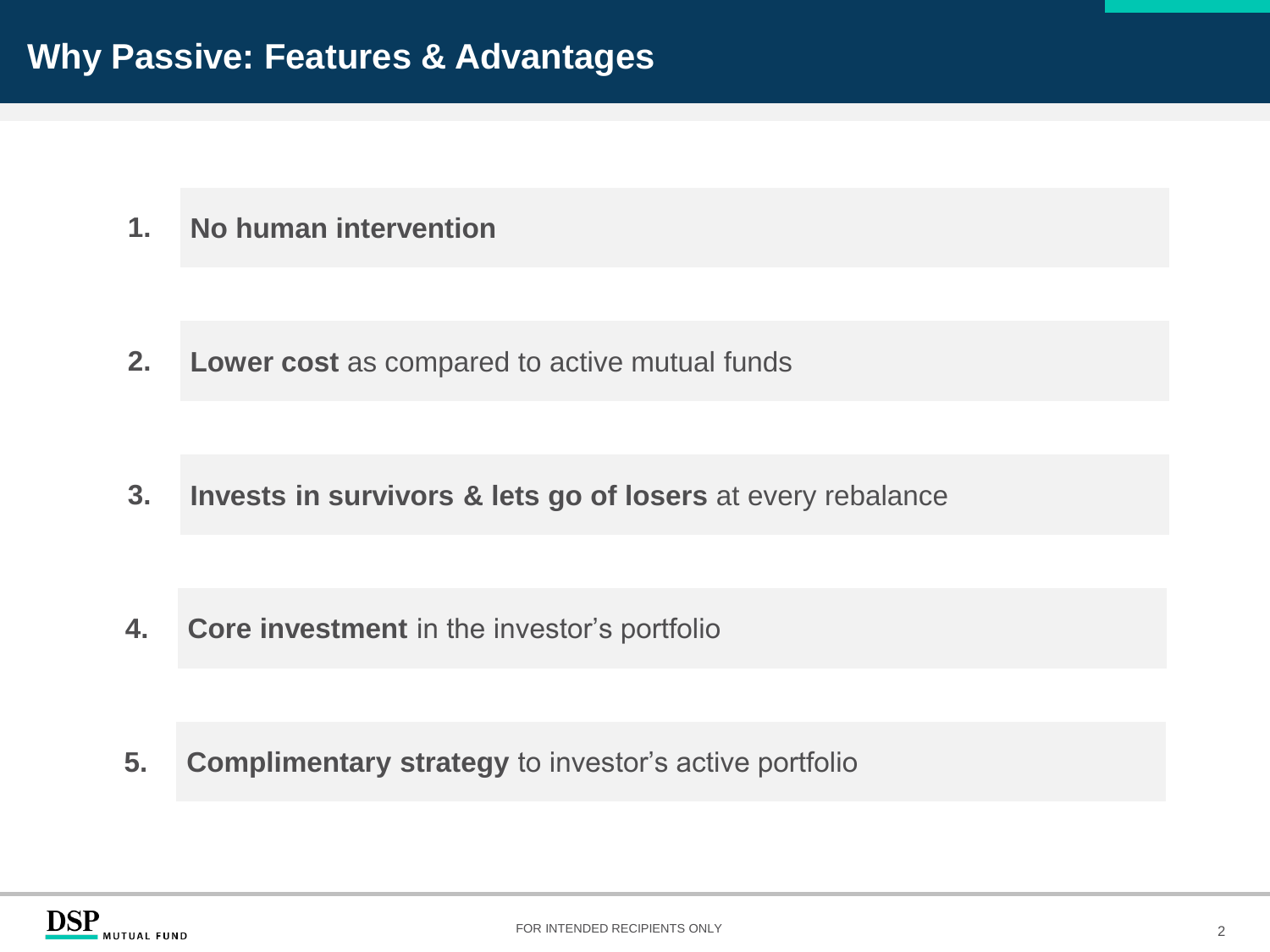#### **Why are index funds relevant today?**

- Introduction of SEBI re categorization which has confined the universe for active large cap fund managers
- Introduction of TRI indices

#### **Proof**

Phase 1: CY 2000 to 2009 – good outperformance in the range of 4.4 to 4.9 Phase 2: CY 2010 to 2018 – visible reduction in the outperformance

| 3 year daily rolling | ΜF   | Nifty 50 TRI | <b>Alpha</b> |
|----------------------|------|--------------|--------------|
| 2000 to 2009         | 25.8 | 21.3         | 4.5          |
| 2010 to 2018         | 11.1 | 10.7         | J.5          |

| 5 year daily rolling | ΜF   | Nifty 50 TRI | <b>Alpha</b> |
|----------------------|------|--------------|--------------|
| 2000 to 2009         | 28.5 | 23.6         | 4.9          |
| 2010 to 2018         | 12.1 | 11.9         |              |

Source - MFIE. Active funds which have the same performance track record as the Nifty 50 TRI have been taken into consideration for the purpose of this exercise. SEBI defined large cap funds with daily rolling return have been taken into consideration. Past performance may or may not be sustained in future.

### First *Meet the Market***,** Then try to *Beat the Market*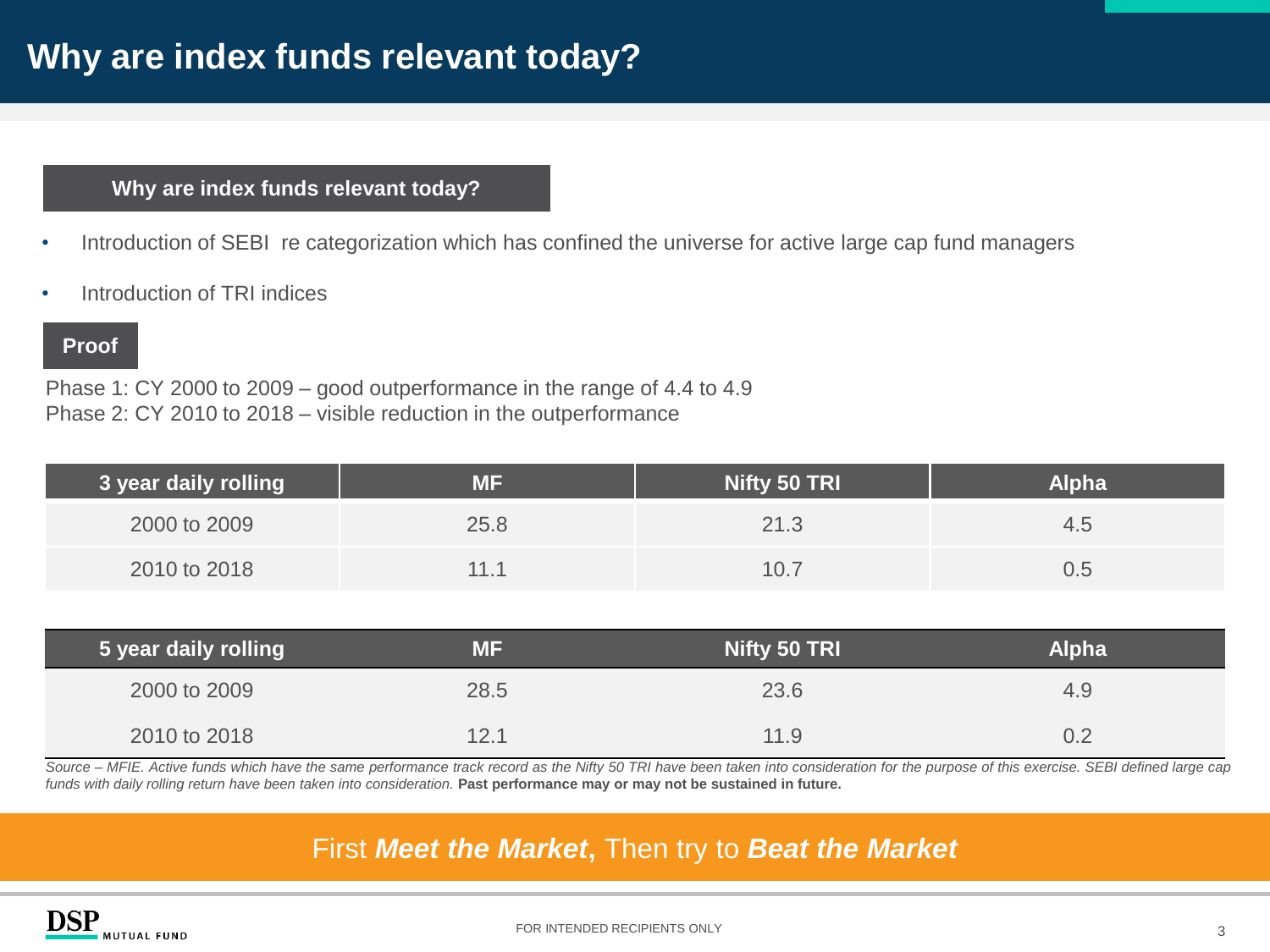## *ABOUT NIFTY 50 INDEX*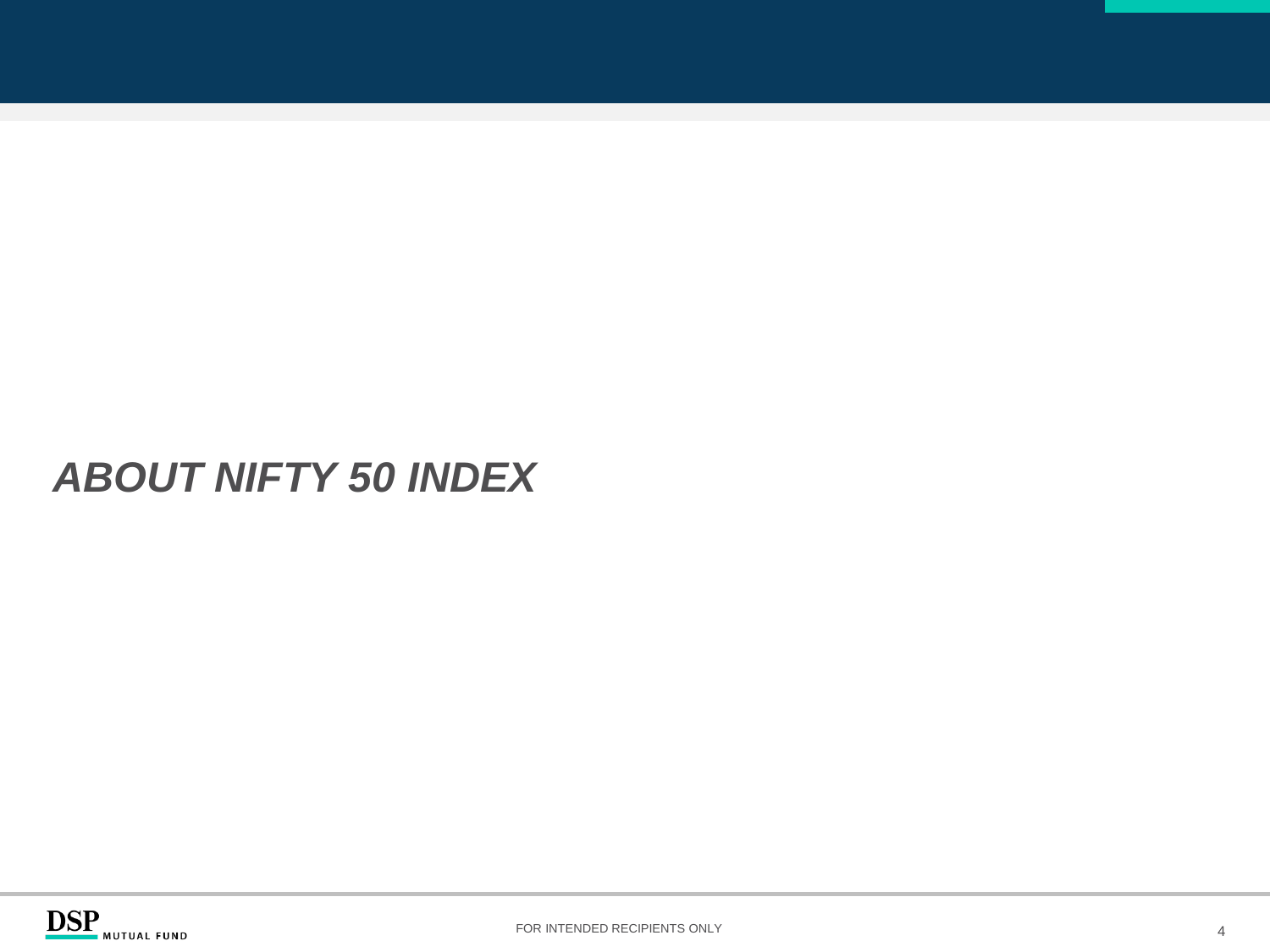

- **1. History** of over 28 years starting from July 1990
- **2. Diversified Index** with allocation to top 50 stocks and 13 sectors
- **3.** Follows **free float market cap** weight methodology to weight constituents
- **4. Rebalanced semi annually** to capture real trends in the economy

*Source – MFIE & NSE*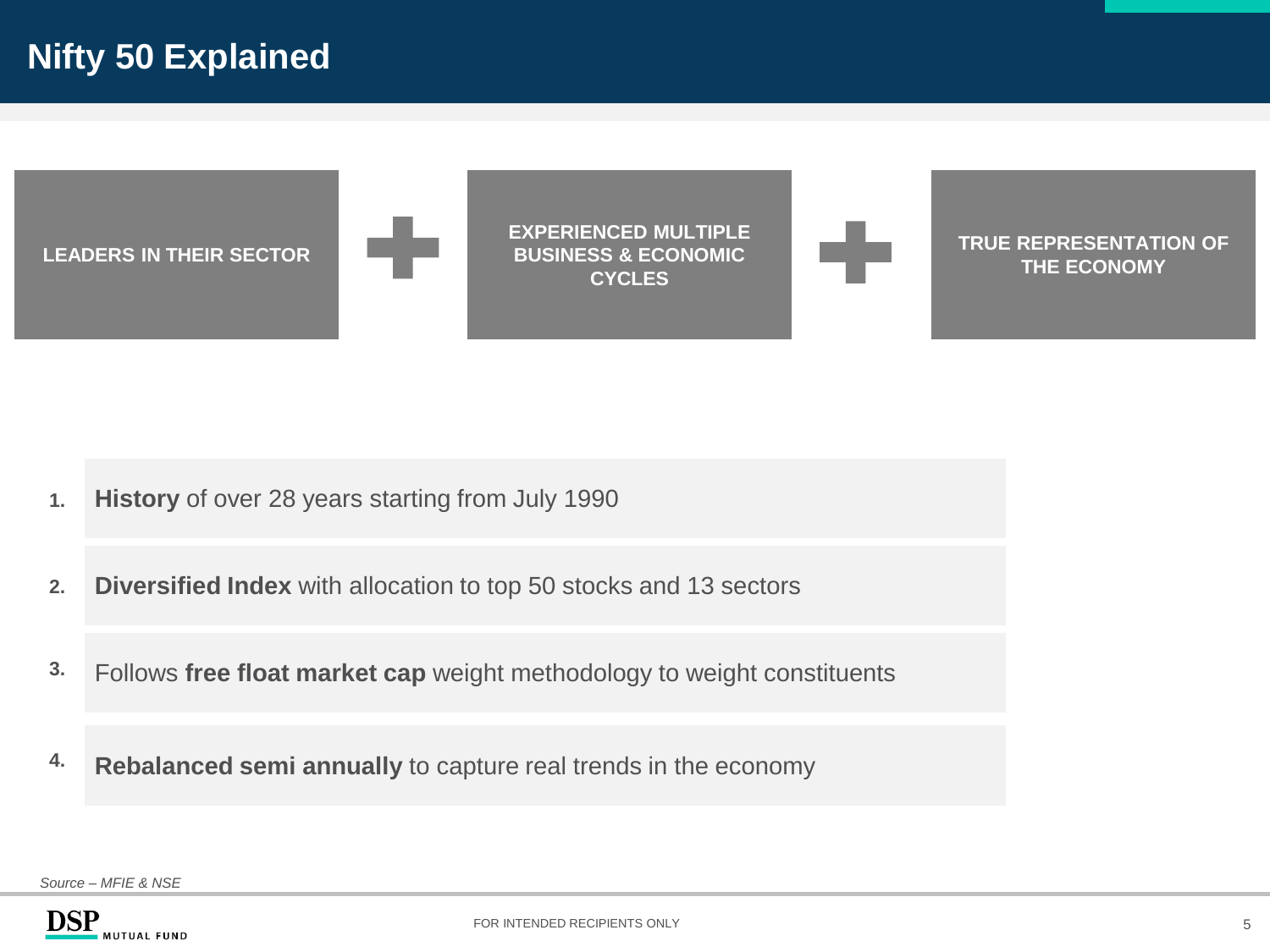We conducted a study to analyze the performance of the best performing large cap funds vs. a diversified index with the following assumptions:

- At the start of every calendar year, an investor would allocate equally amongst the top 5 ranked active large cap funds based on the past calendar year performance
- This exercise is repeated on an annual basis at the start of every calendar year

| Value of Rs. 100,000 invested since 2005 |                               | In lakhs     |
|------------------------------------------|-------------------------------|--------------|
|                                          | <b>Active Large Cap Funds</b> | Nifty 50 TRI |
| Value                                    | 6.74                          | 6.22         |
| <b>CAGR</b>                              | 14.6%                         | 13.9%        |

Source - MFIE, Internal. SEBI defined large cap funds are taken into consideration for the purpose of this study. This study is conducted from the time at least 10 active large cap funds were in existence. Reason to start investment from 2005 is to have 1 year look back performance period to select funds.

Past performance may or may not sustain in future and should not be used as a basis for comparison with other investments. These figures pertain to performance of the index and do not in any manner indicate the returns/performance of the Scheme. It is not possible to invest directly in an index.

#### **Investing in Nifty 50 index has been ~equivalent to chasing best performing active funds**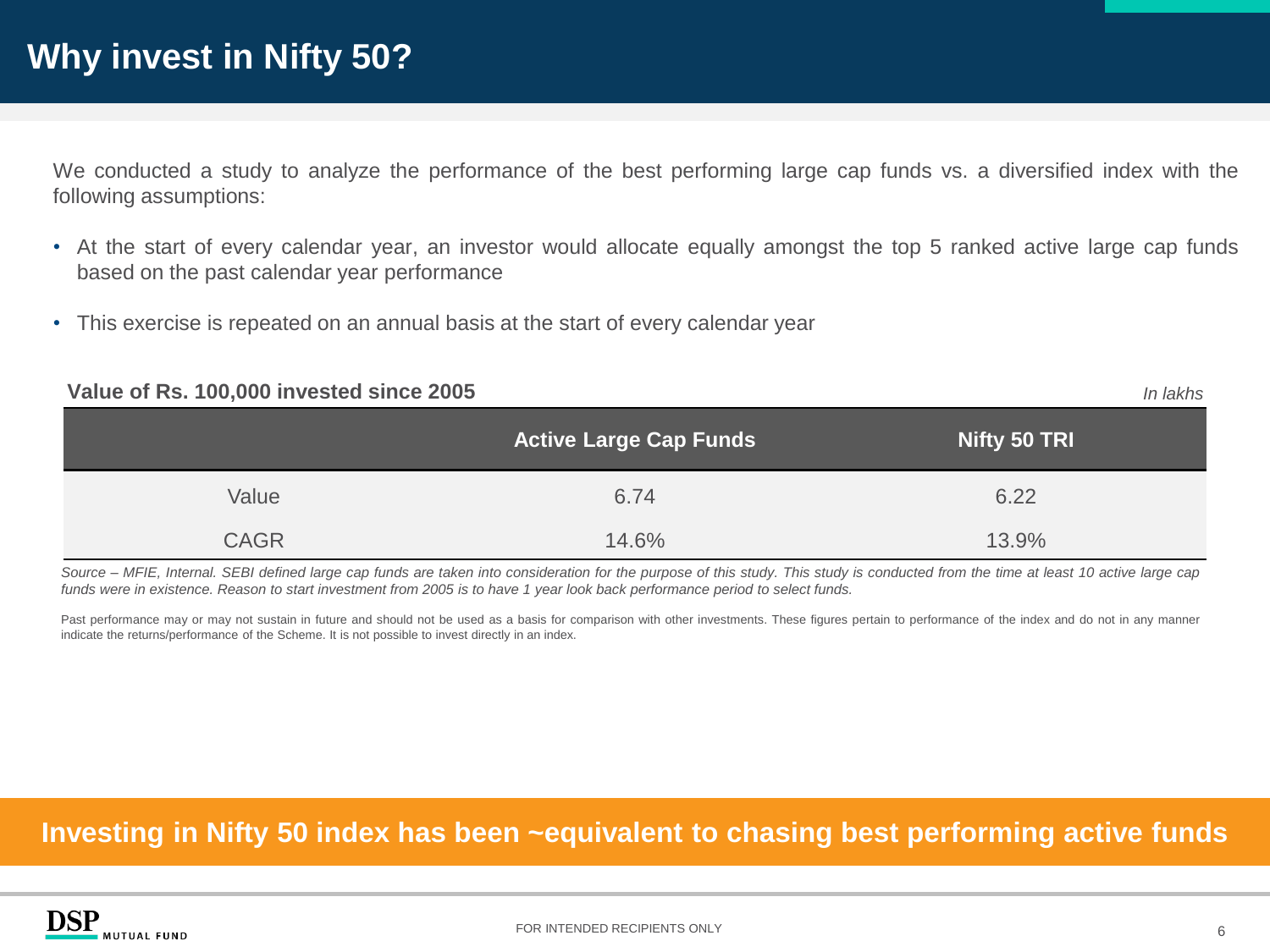| <b>VAIDS OF INSTITUTION INTERNATIONAL AND INTERNATIONAL CONTRACTOR</b><br>In lakhs |                                   |              |
|------------------------------------------------------------------------------------|-----------------------------------|--------------|
| <b>Periods</b>                                                                     | <b>Sector Indices performance</b> | Nifty 50 TRI |
| 2004-2007 (Infra Boom)                                                             | 6.02                              | 3.43         |
| 2008 to 2015 (Pharma)                                                              | 3.77                              | 1.42         |
| 2016 to 2018 (Metals)                                                              | 1.73                              | 1.42         |

**Value of Rs. 100,000 invested at the inception of the sector rally.**

Source - MFIE, Internal. Performance of sectors have been calculated based on respective sector indices of NSE.

| Value of Rs. 100,000 invested since Jan 2004<br>In lakhs |      |                                       |                                             |              |
|----------------------------------------------------------|------|---------------------------------------|---------------------------------------------|--------------|
|                                                          |      | Nifty Metals Index Nifty Pharma Index | <b>Nifty Infrastructure</b><br><b>Index</b> | Nifty 50 TRI |
| Value                                                    | 3.15 | 4.69                                  | 3.18                                        | 6.91         |

Source - MFIE, Internal. Data from 2004 to 2018 as all sectoral index values are available from 2004

Past performance may or may not sustain in future and should not be used as a basis for comparison with other investments. These figures pertain to performance of the index and do not in any manner indicate the returns/performance of the Scheme. It is not possible to invest directly in an index.

#### **Investments in a diversified index vs. current themes have delivered better long-term results**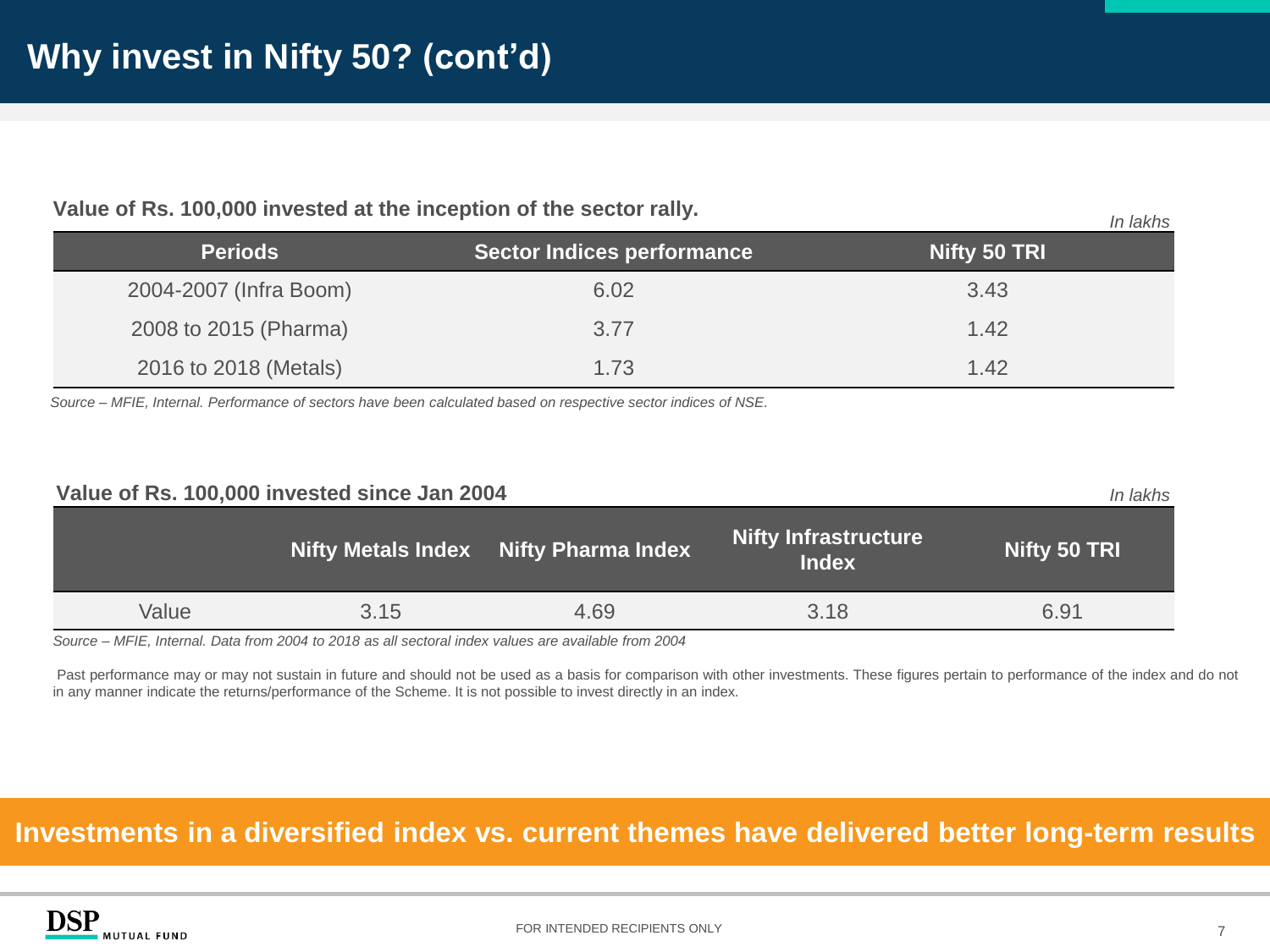

Past performance may or may not sustain in future and should not be used as a basis for comparison with other investments. These figures pertain to performance of the index and do not in any manner indicate the returns/performance of the Scheme. It is not possible to invest directly in an index.

**Nifty 50 Index has grown ~39 times in the past 28 years** 



FOR INTENDED RECIPIENTS ONLY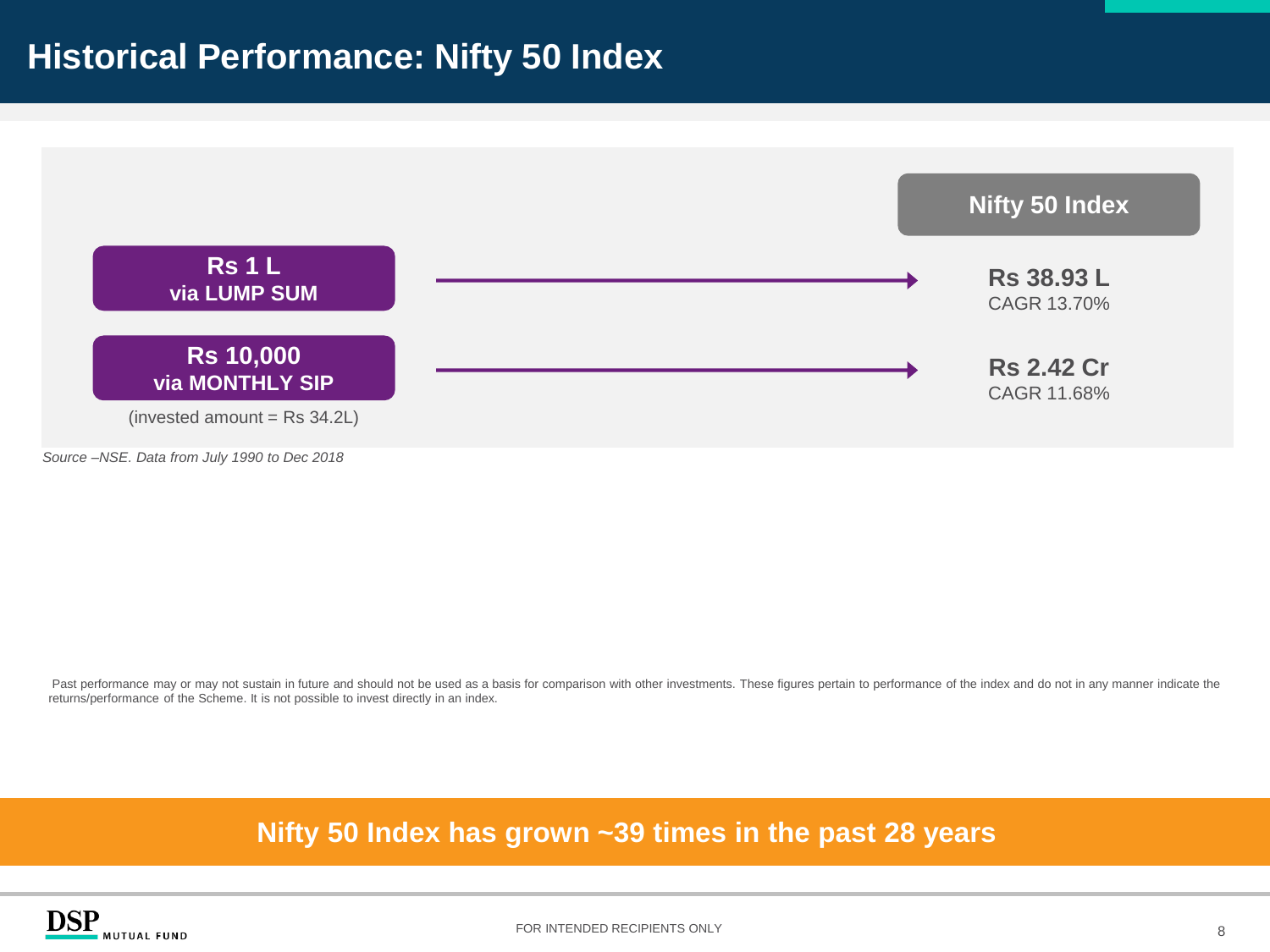## **Sectors & Top Stocks: Nifty 50 Index**

| <b>Sector</b>                       | Weights<br>$(\%)$ |
|-------------------------------------|-------------------|
| <b>Financial Services</b>           | 37.9              |
| Energy                              | 14.7              |
| $\mathsf{I}\mathsf{T}$              | 13.5              |
| <b>Consumer Goods</b>               | 10.9              |
| Automobile                          | 7.3               |
| Metals                              | 4.2               |
| Construction                        | 4.1               |
| Pharma                              | 2.4               |
| <b>Cement &amp; Cement Products</b> | 1.7               |
| Telecom                             | 1.5               |
| Services                            | 0.7               |
| <b>Fertilisers &amp; Pesticides</b> | 0.6               |
| Media & Entertainment               | 0.6               |
| <b>TOTAL</b>                        | 100               |

*Source – NSE. Data as on Dec 2018*

The sector(s)/stock(s)/issuer(s) mentioned in this presentation do not constitute any research report/recommendation of the same and the Fund may or may not have any future position in these sector(s)/stock(s)/issuer(s).

### **The Nifty 50 Index is well diversified index across sectors and stocks**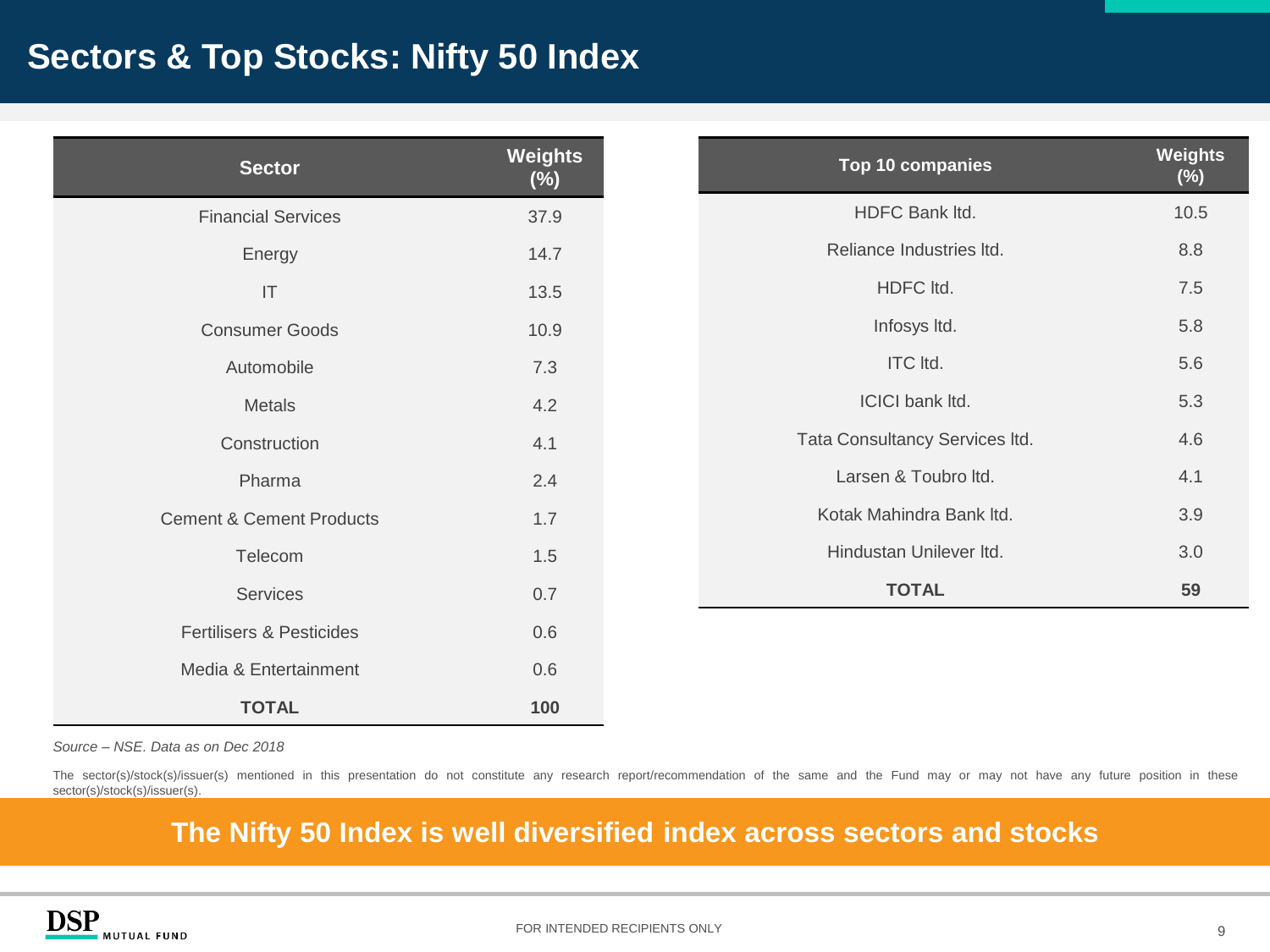## *ABOUT NIFTY NEXT 50 INDEX*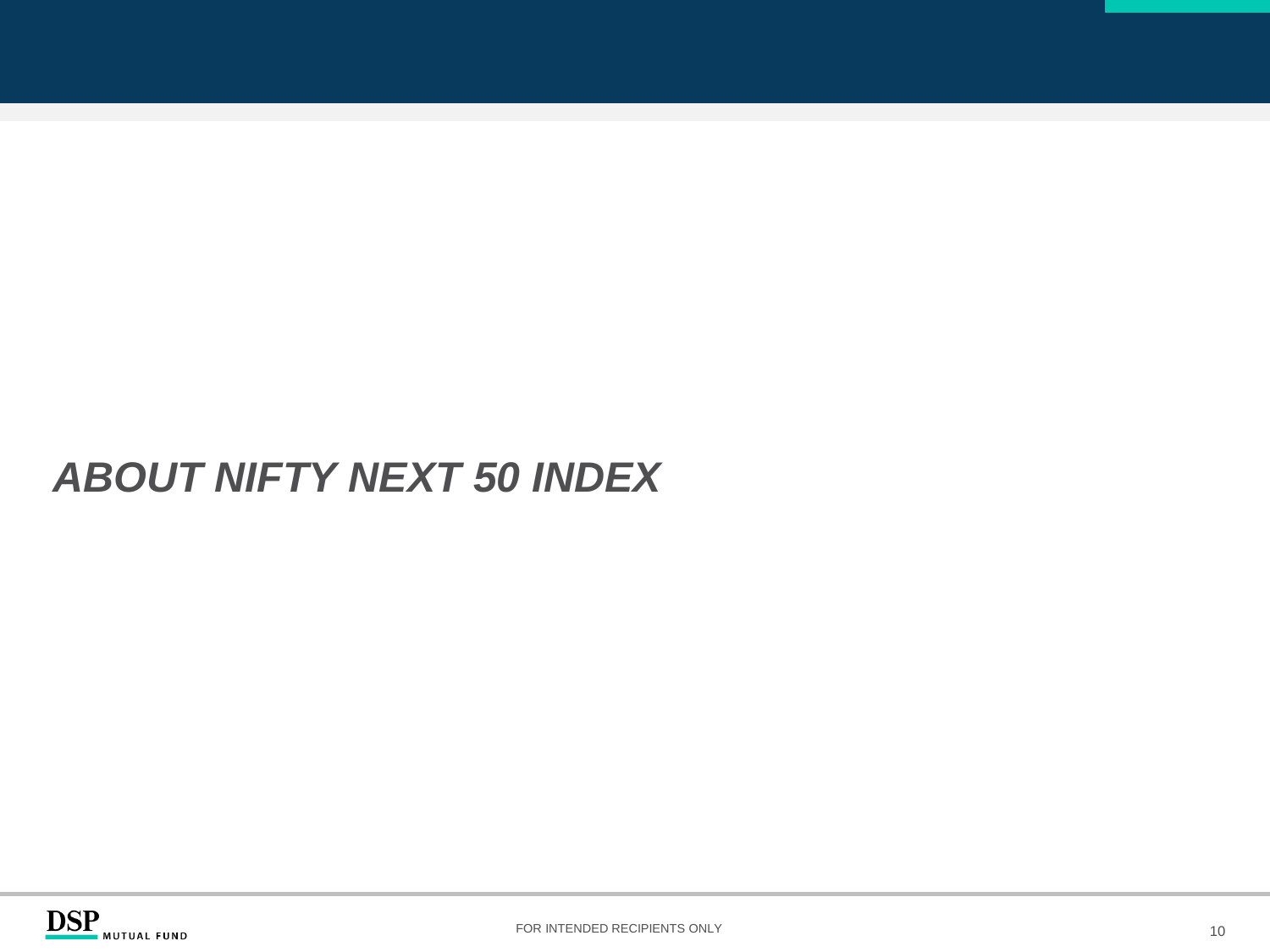**MEGA CAPS OF TOMORROW CAUGHT EARLY** 

- **1. History** of over 22 years with a base date of November 1996
- **2. Diversified Index** with allocation to next 50 stocks and 13 sectors
- **3.** Follows **free float market cap** weight methodology to weight constituents
- **4. Rebalanced semi annually**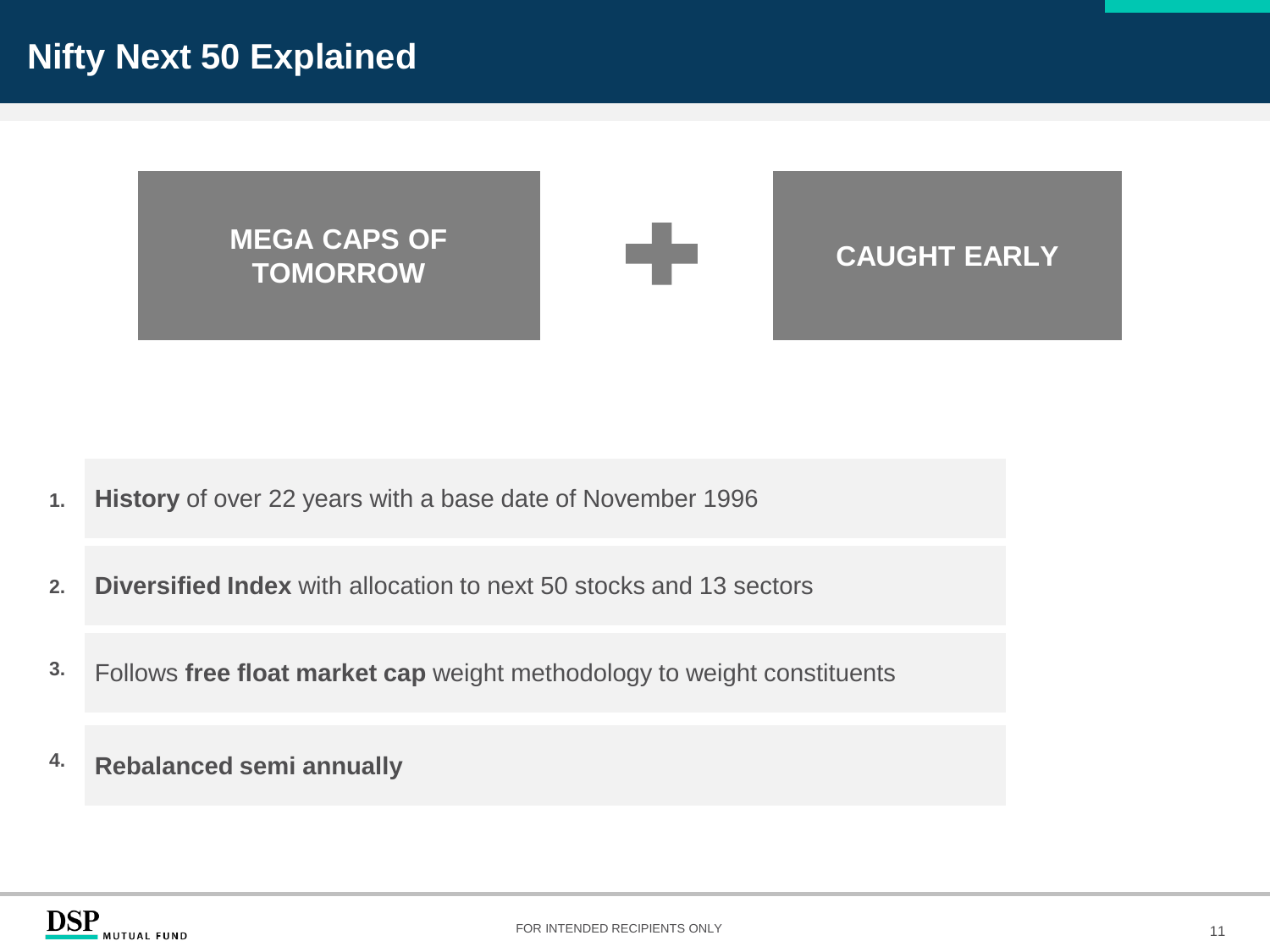The Nifty Next 50 Index enables an investor to invest in the mega caps of tomorrow as some of the better performing stocks move from Nifty Next 50 Index to the Nifty 50 Index.

Following are the number of stocks which moved on a Calendar Year basis

| <b>Calendar Year</b> | No of stocks moved from Nifty Next 50 to Nifty 50<br><b>Index</b> |
|----------------------|-------------------------------------------------------------------|
| 2014                 | 3                                                                 |
| 2015                 | 4                                                                 |
| 2016                 | 3                                                                 |
| 2017                 | 6                                                                 |
| 2018                 | 3                                                                 |

*Source – NSE*

#### **Nifty Next 50 index captures mega caps early**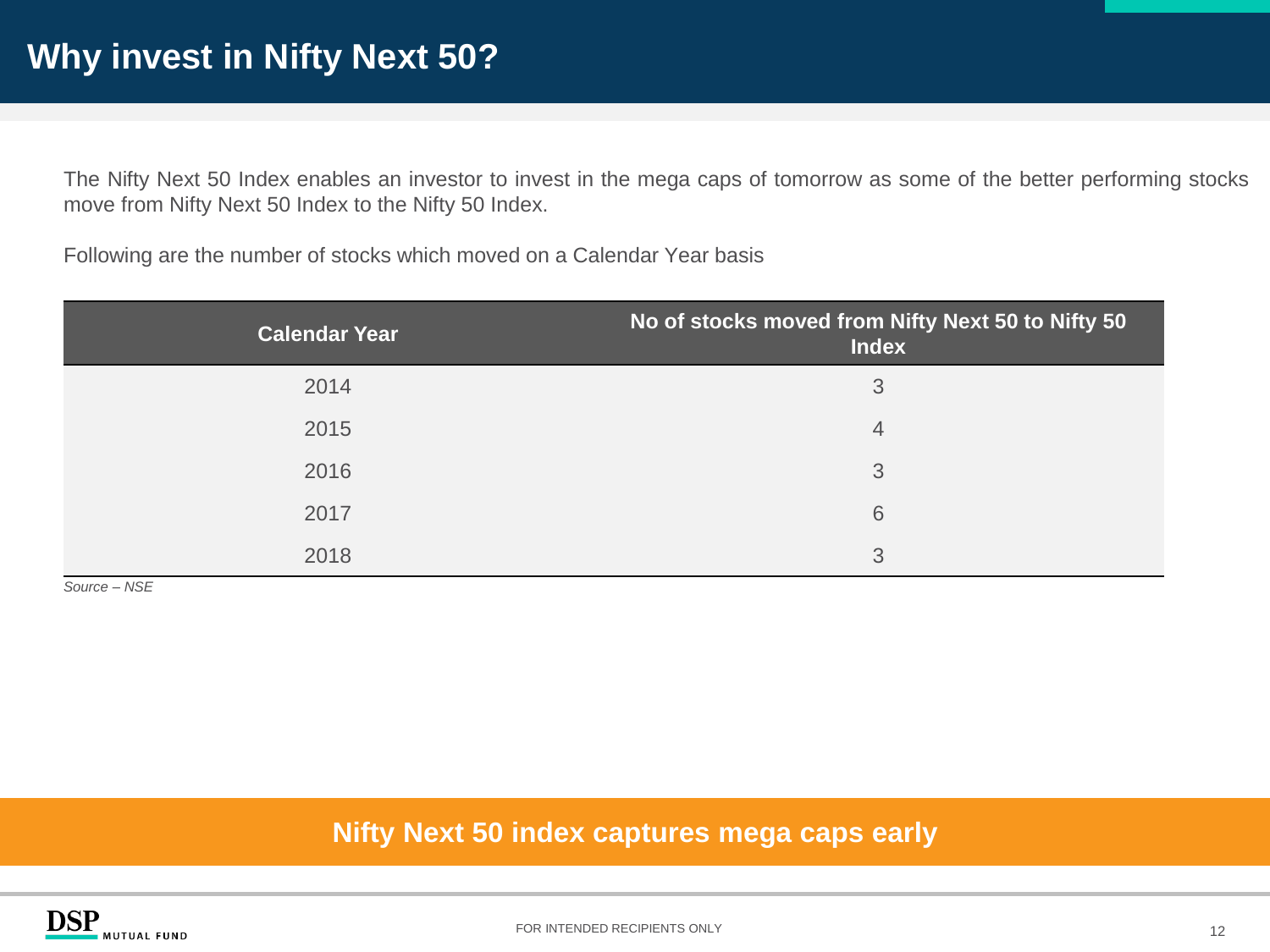We conducted a study to analyze the performance of the best performing large cap funds vs. a diversified index with the following assumptions:

- At the start of every calendar year, an investor would allocate equally amongst the top 5 ranked active large cap funds based on the past calendar year performance
- This exercise is repeated on an annual basis at the start of every calendar year

| Value of Rs. 100,000 invested since 2005 |                               | In lakhs                 |
|------------------------------------------|-------------------------------|--------------------------|
|                                          | <b>Active Large Cap Funds</b> | <b>Nifty Next 50 TRI</b> |
| Value                                    | 6.74                          | 7.53                     |
| <b>CAGR</b>                              | 14.6%                         | 15.5%                    |

Source - MFIE, Internal. SEBI defined large cap funds are taken into consideration for the purpose of this study. This study is conducted from the time at least 10 active large cap funds were in existence. Reason to start investment from 2005 is to have 1 year look back performance period to select funds.

Past performance may or may not sustain in future and should not be used as a basis for comparison with other investments. These figures pertain to performance of the index and do not in any manner indicate the returns/performance of the Scheme. It is not possible to invest directly in an index.

#### **Investing in Nifty Next 50 index has been better than chasing best performing active funds**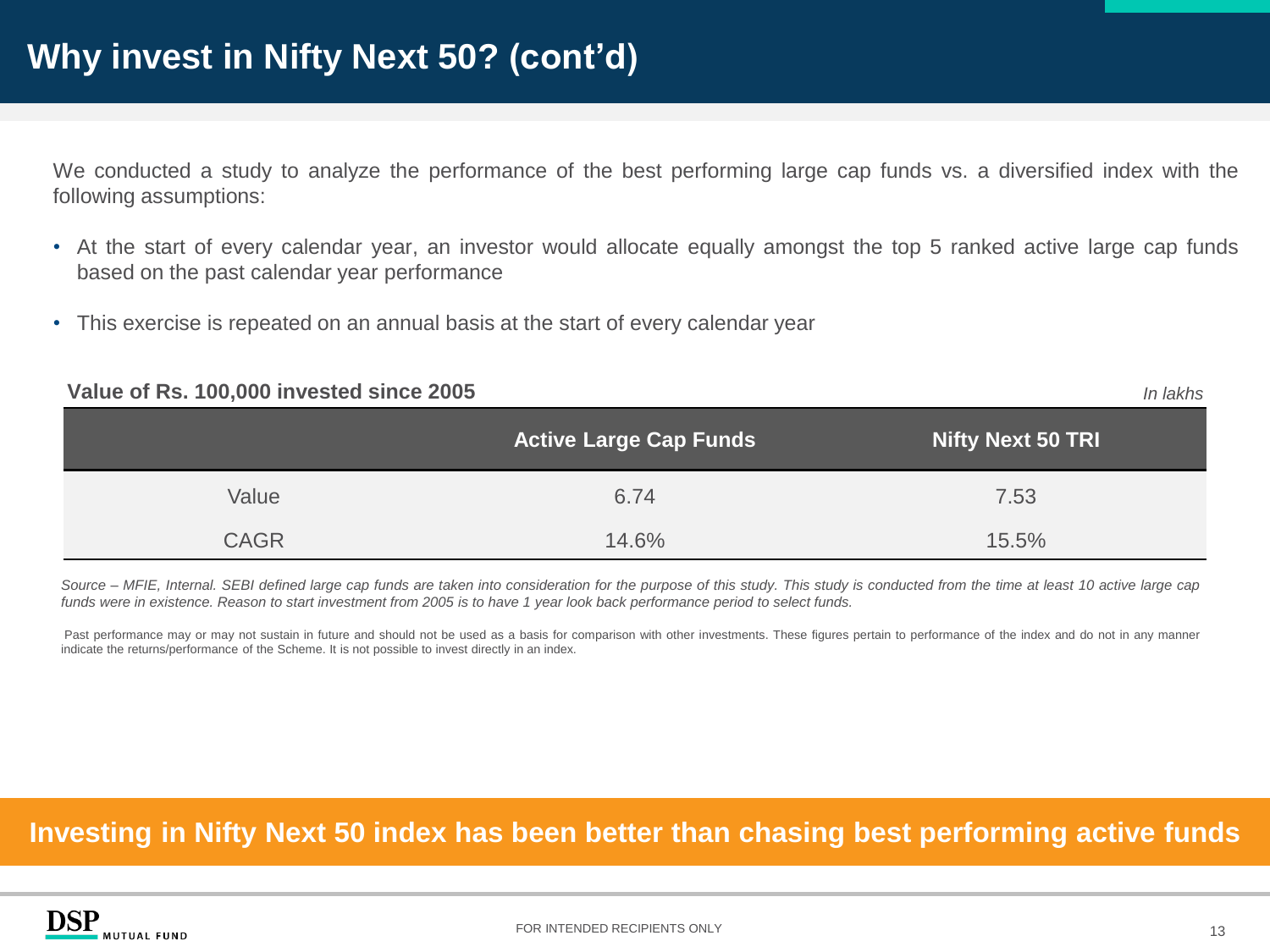

*Source – NSE. Data from Nov 1996 to Dec 2018*

Past performance may or may not sustain in future and should not be used as a basis for comparison with other investments. These figures pertain to performance of the index and do not in any manner indicate the returns/performance of the Scheme. It is not possible to invest directly in an index.

#### **NIFTY Next 50 Index has grown ~28 times in the past ~22 years**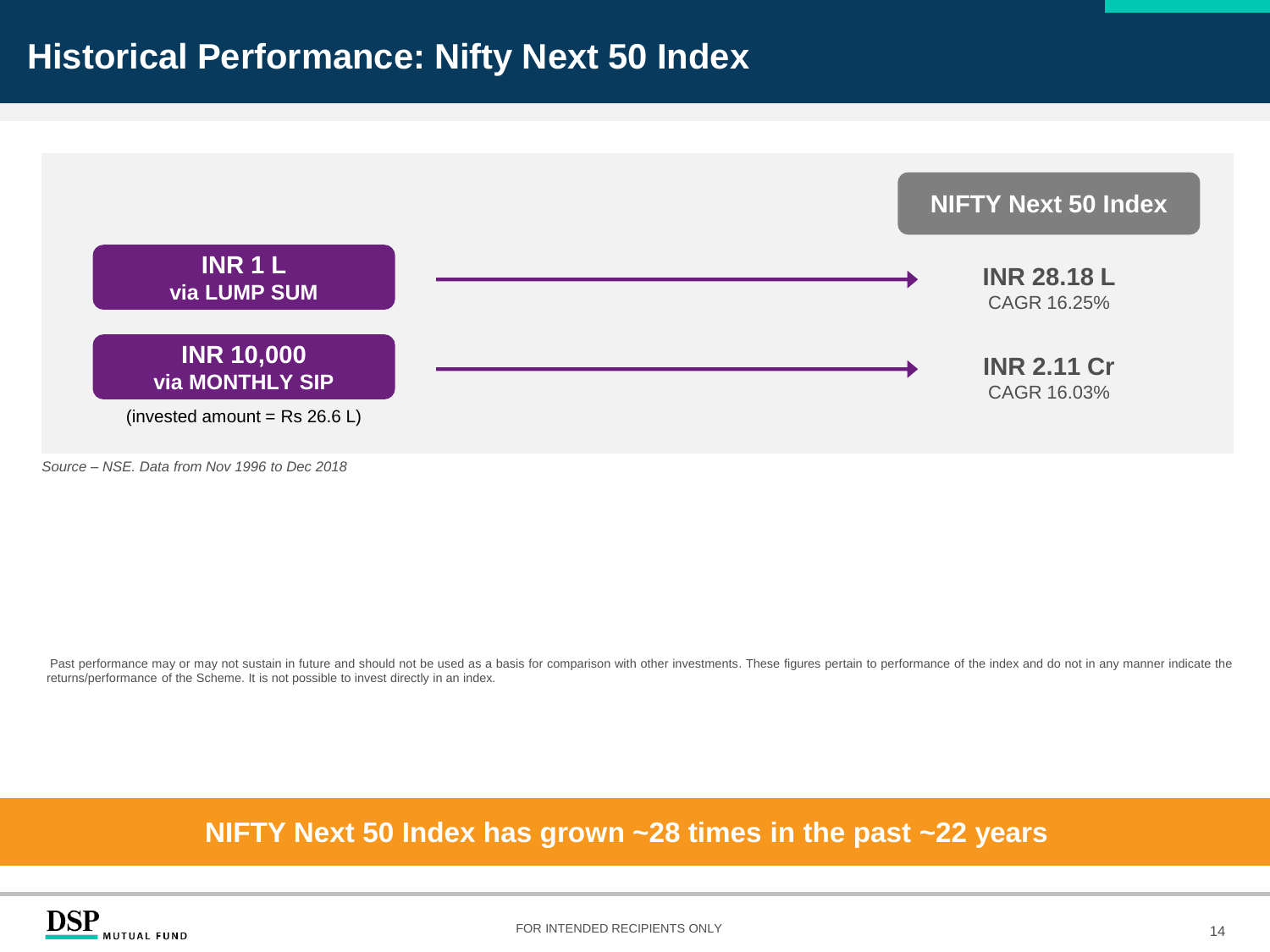## **Sectors & Top Stocks: Nifty Next 50 Index**

| <b>Sector</b>                       | Weights (%) | Top 10 companies            | Weights (%) |
|-------------------------------------|-------------|-----------------------------|-------------|
| <b>Consumer Goods</b>               | 28.5        | <b>Britannia Industries</b> | 5.5         |
| <b>Financial Services</b>           | 18.3        |                             |             |
| Pharma                              | 12.5        | Godrej Consumer Products    | 4.6         |
| Automobile                          | 9.9         | Dabur India                 | 3.6         |
| <b>Cement &amp; Cement Products</b> | 7.5         | <b>Shree Cement</b>         | 3.1         |
| Industrial Manufacturing            | 5.1         | <b>Piramal Enterprises</b>  | 3.1         |
| Energy                              | 4.2         |                             |             |
| Services                            | 3.9         | Aurobindo Pharma            | 3.1         |
| <b>Metals</b>                       | 3.2         | Lupin Ltd                   | 3.0         |
| Chemicals                           | 2.5         | Motherson Sumi Systems      | 3.0         |
| $\mathsf{I}\mathsf{T}$              | 1.2         | Marico Ltd                  | 2.9         |
| Construction                        | 1.2         |                             |             |
| Telecom                             | 1.0         | <b>United Spirits</b>       | 2.8         |
| Media & Entertainment               | 0.9         | <b>TOTAL</b>                | 35          |
| <b>TOTAL</b>                        | 100         |                             |             |

*Source – NSE. Data as on Dec 2018*

The sector(s)/stock(s)/issuer(s) mentioned in this presentation do not constitute any research report/recommendation of the same and the Fund may or may not have any future position in these sector(s)/stock(s)/issuer(s).

#### **The Nifty Next 50 Index is well diversified index across sectors and stocks**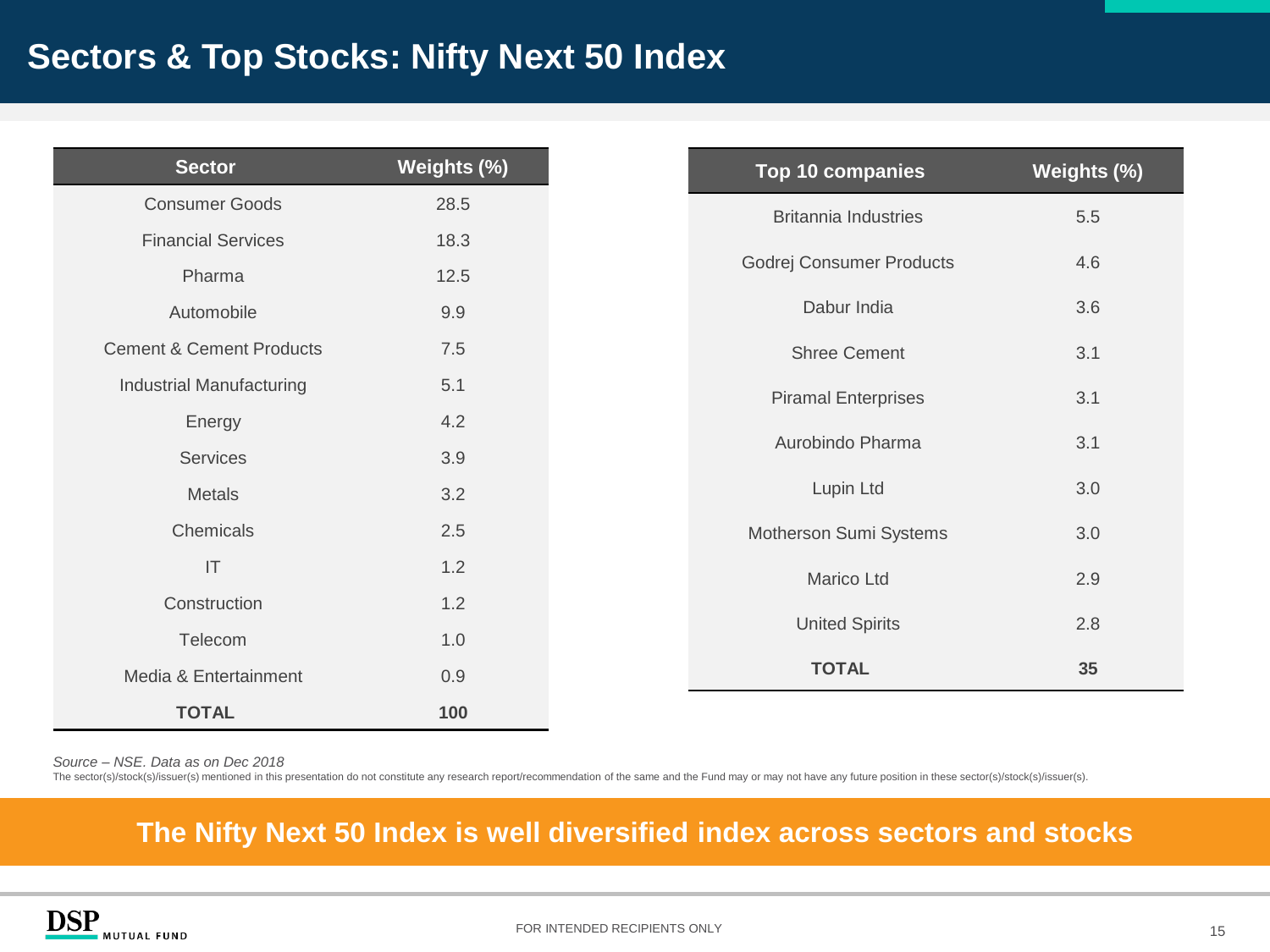## *NFO Details*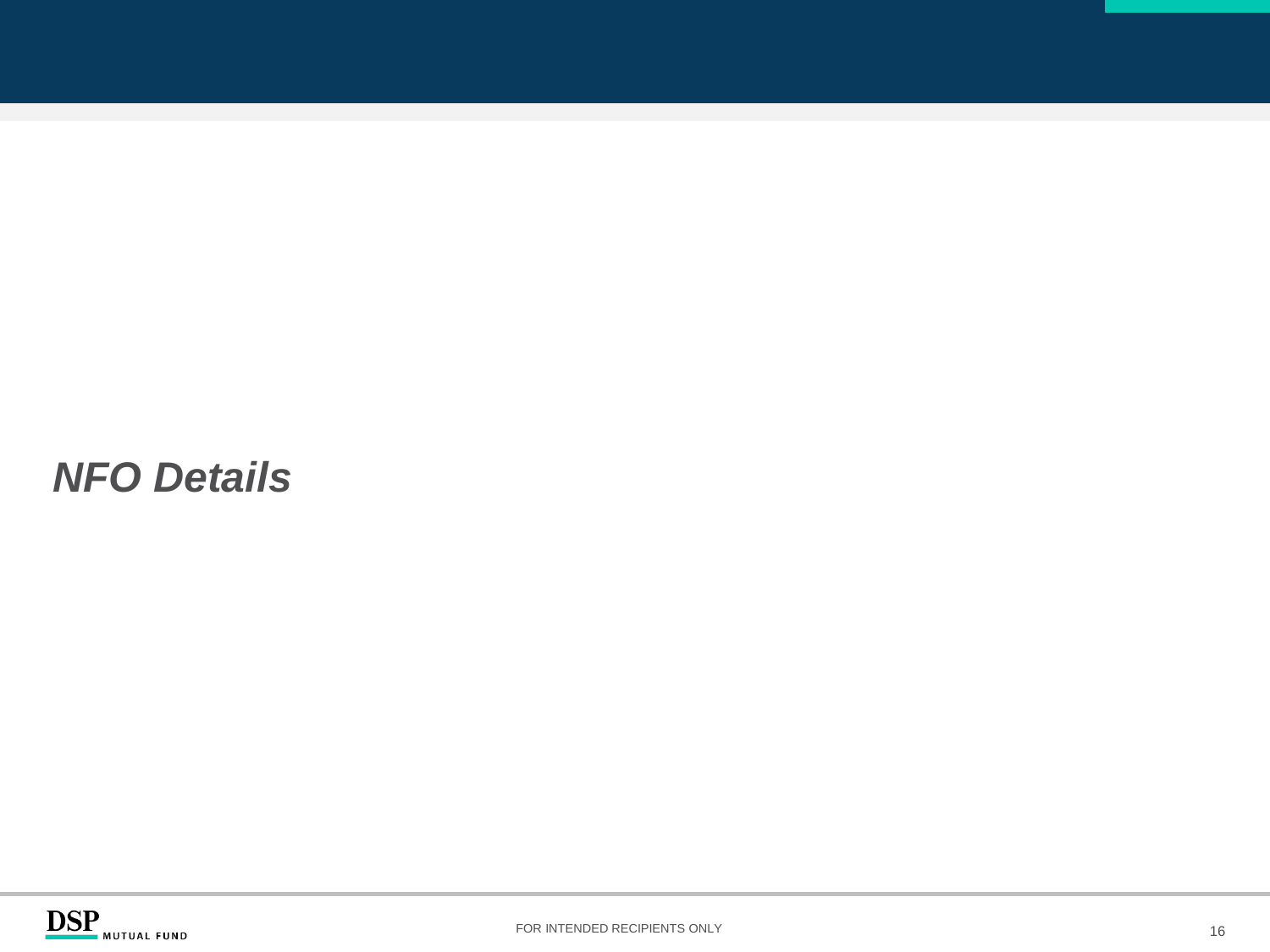## **Who should invest?**

**First time investors** who want to access the equity markets **1.**

Investors who want to *meet the market* at a **low cost 2.**

Investors looking for a **diversified equity exposure 3.**

**4.** Investors who are looking for **positive real return** in the long run

**5.** Seasoned investors looking to add a **core allocation** to their portfolio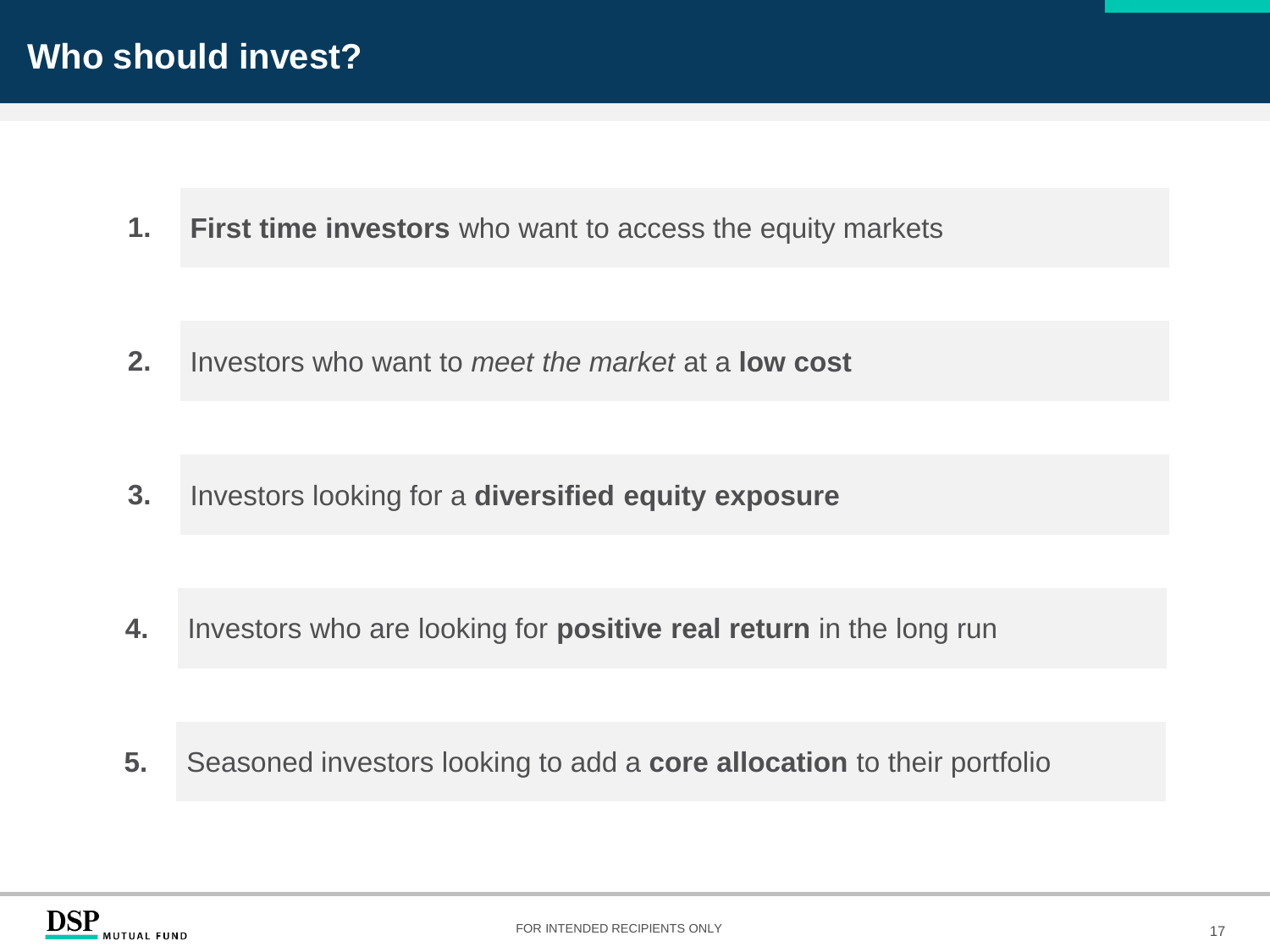## **DSP Nifty 50 Index Fund & DSP Nifty Next 50 Index Fund: Scheme Features**

| <b>Investment Objective</b>                                                            | To invest in companies which are constituents of NIFTY 50 TRI Index / NIFTY NEXT 50 TRI Index (underlying Index) in<br>the same proportion as in the index and seeks to generate returns that are commensurate (before fees and expenses)<br>with the performance of the underlying Index<br>There is no assurance that the investment objective of the Schemes will be realized.                                                                                                                                                                                |
|----------------------------------------------------------------------------------------|------------------------------------------------------------------------------------------------------------------------------------------------------------------------------------------------------------------------------------------------------------------------------------------------------------------------------------------------------------------------------------------------------------------------------------------------------------------------------------------------------------------------------------------------------------------|
| <b>Benchmark</b>                                                                       | For DSP Nifty 50 Index Fund - Nifty 50 TRI Index<br>For DSP Nifty Next 50 Index Fund - Nifty Next 50 TRI Index                                                                                                                                                                                                                                                                                                                                                                                                                                                   |
| <b>Fund Manager</b>                                                                    | Gauri Sekaria                                                                                                                                                                                                                                                                                                                                                                                                                                                                                                                                                    |
| <b>Asset Allocation</b>                                                                | For DSP Nifty 50 Index Fund : Under normal circumstances, it is anticipated that the asset allocation of the Schemes<br>shall be as follows: Equity and equity related securities covered by Nifty 50 Index: 95% to 100%; Debt and money<br>market instruments: 0% to 5%.<br>For DSP Nifty Next 50 Index Fund : Under normal circumstances, it is anticipated that the asset allocation of the<br>Schemes shall be as follows: Equity and equity related securities covered by Nifty Next 50 Index: 95% to 100%; Debt<br>and money market instruments: 0% to 5%. |
| <b>Exit Load</b>                                                                       | Nil                                                                                                                                                                                                                                                                                                                                                                                                                                                                                                                                                              |
| <b>Minimum Application</b><br><b>Amount (First purchase)</b><br>& subsequent purchase) | For both during NFO (except SIP) and after the schemes reopens for ongoing purchase<br>Applicable to both Regular & Direct Plan: For first investment - Rs. 500 and any amount thereafter.                                                                                                                                                                                                                                                                                                                                                                       |
| <b>TER</b>                                                                             | For DSP Nifty 50 Index Fund - Regular Plan: 40 bps; Direct Plan: 20 bps<br>For DSP Nifty Next 50 Index Fund - Regular Plan : 60 bps; Direct Plan : 30 bps                                                                                                                                                                                                                                                                                                                                                                                                        |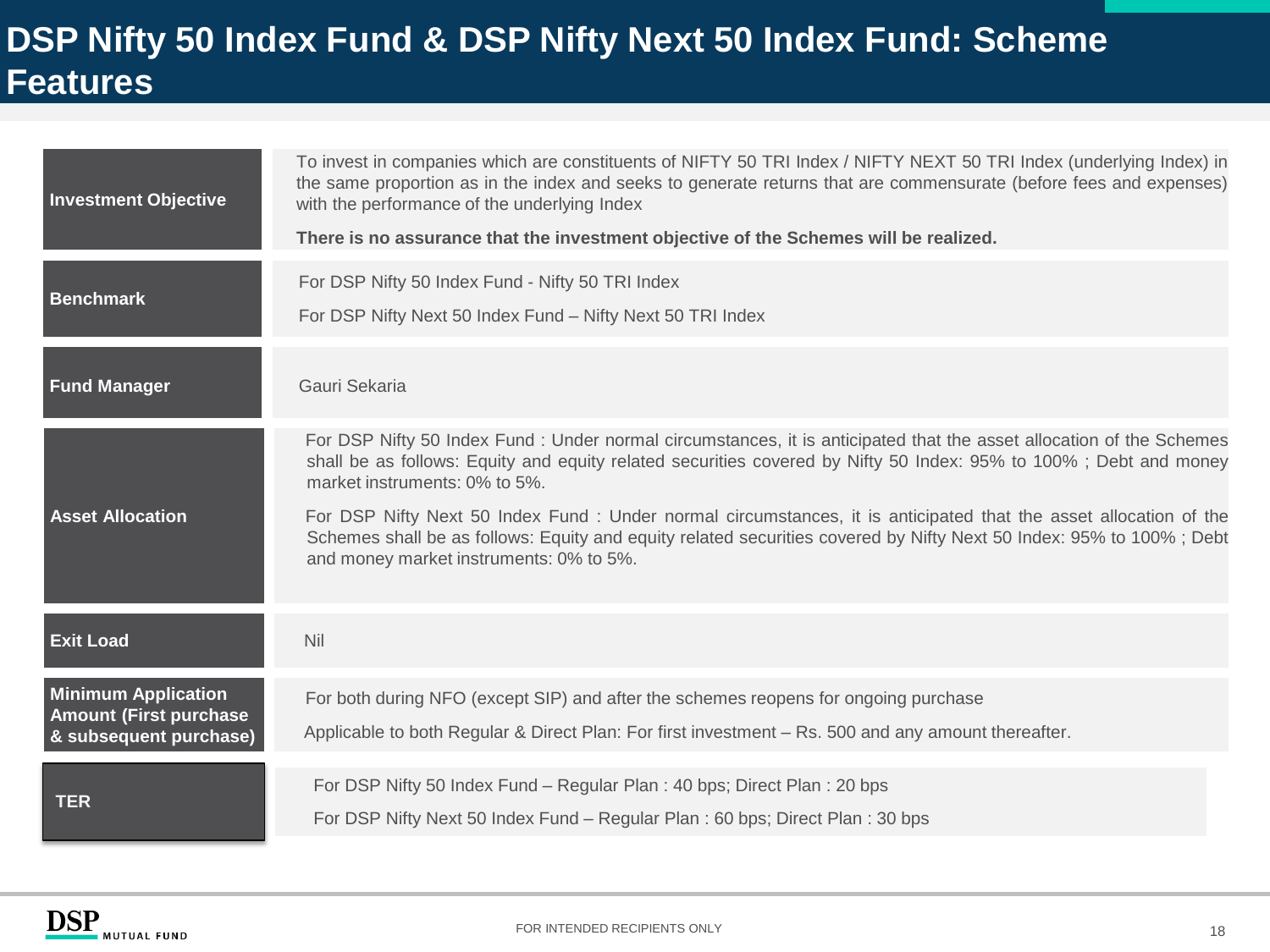

**Gauri joined DSP Investment Managers in 2017 as Vice President in the ETF & Passive Investments Division. Gauri has over 13 years of experience in management of ETFs and Index Funds.**

Prior to joining DSP, she worked for Goldman Sachs Asset Management (erstwhile Benchmark Asset Management Co. Pvt. Ltd.) Gauri is FRM (GARP, USA) and MSc in International Securities Investment & Banking from Henley Business School, UK.

| <b>DSPIM</b>                                    | 2017          | Joined DSP Investment Managers Pvt Ltd. to manage passive investments including<br><b>Exchange Traded Funds and Index Funds</b>                                                                                                                                                                                                            |
|-------------------------------------------------|---------------|--------------------------------------------------------------------------------------------------------------------------------------------------------------------------------------------------------------------------------------------------------------------------------------------------------------------------------------------|
|                                                 |               | ▶ Designated portfolio manager for GSAM's onshore ETFs.<br>Involved in the successful launch of India's first disinvestment ETF - CPSE ETF & part of                                                                                                                                                                                       |
| <b>Goldman Sachs</b>                            | 2011 - 2016   | working group formed for the new CPSE ETF RFP.<br>Developed market making activities in order to promote growth of ETFs in India                                                                                                                                                                                                           |
|                                                 |               |                                                                                                                                                                                                                                                                                                                                            |
| <b>Benchmark Asset</b><br><b>Management Co.</b> | $2005 - 2011$ | ▶ Part of initial founding team who were pioneers in conceptualizing and successfully<br>launching various equity, debt, commodity and international ETFs in India<br>Successfully managed the first Arbitrage/ Derivative Fund launched in India<br>Experience in managing India's first quant based investments under Separate Accounts. |
|                                                 |               |                                                                                                                                                                                                                                                                                                                                            |
| <b>Education</b>                                |               | ▶ FRM (Gobal Association of Risk Professionals, USA), 2011<br>MSc. International Securities, Investments & Banking, Henley Business School, University of<br>Reading, UK, 2005<br>Bachelors of Business Management (Finance), Bangalore University, 2004                                                                                   |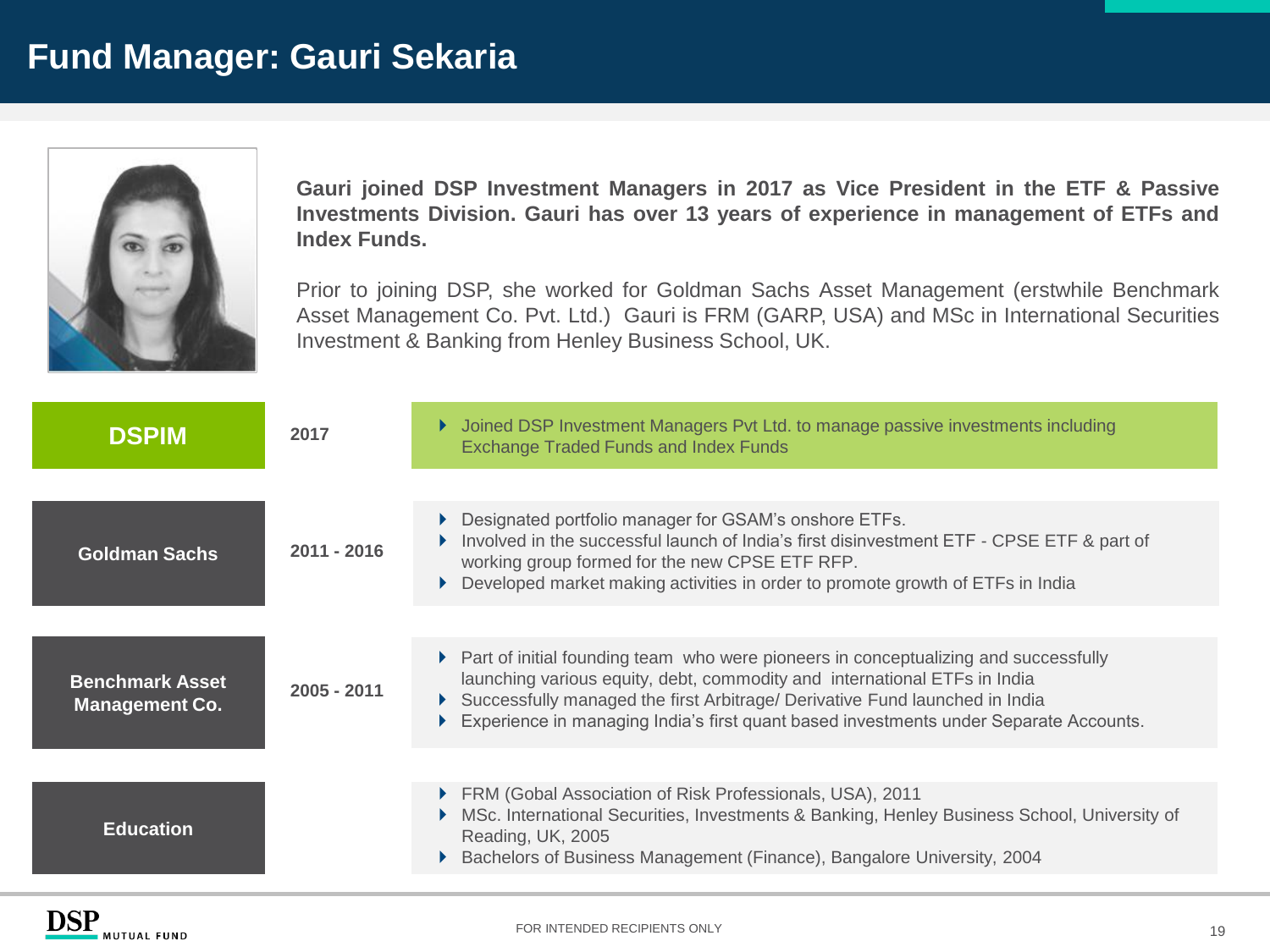## **Product Labelling, Suitability and Disclaimers**

#### DSP Nifty 50 Index Fund

An open ended scheme replicating NIFTY 50 Index



DSP Nifty Next 50 Index Fund

An open ended scheme replicating NIFTY Next 50 Index

Past performance of the sponsor/AMC/mutual fund does not indicate the future performance of the Scheme. Investors in the Scheme are not being offered a quaranteed or assured rate of return. Each Scheme is required to have no single investor holding>25% of corpus. If the aforesaid point (i) is not fulfilled within the prescribed time, the Scheme concerned will be wound up and in case of breach of the aforesaid point (ii) the application to t stipulated 25% limit would be liable to be rejected and the allotment would be effective only to the extent of 25% of the corpus collected. Consequently, such exposure over 25% limits will lead to refund within 5 Business The name of the Scheme do not in any manner indicate the quality of the Schemes, its future prospects or returns. All figures and other data given in this document are dated (unless otherwise specified) and the same may or future and the same should not be considered as solicitation/recommendation/guarantee of future investments by DSP Investment Managers Pvt. Ltd. or its affiliates. The data or figures mentioned in this presentation shall n yields/returns of any of the Schemes of DSP Mutual Fund ('Fund'). Past performance may or may not be sustained in the future. Investors are advised to consult their own legal, tax and financial advisors to determine possib implication or consequence of subscribing to the units of the Fund. For Schemes specific risk factors please refer the Scheme Information Document ('SID'). For further details, please refer the Statement of Additional Info Information Memorandum cum Application Forms of the respective Schemes, which are available at AMC and Registrar Offices and Investor Service Centres/AMC website viz. [www.dspim.com](http://www.dspim.com/).

#### **NSE Indices Limited Disclaimer:**

The Product(s) are not sponsored, endorsed, sold or promoted by NSE INDICES LIMITED (formerly known as India Index Services & Products Limited ("IISL")). NSE INDICES LIMITED does not make any representation or warranty, ex owners of the Product(s) or any member of the public regarding the advisability of investing in securities generally or in the Product(s) particularly or the ability of the Nifty 50 Index/Nifty Next 50 Index to track gener relationship of NSE INDICES LIMITED to the Issuer is only in respect of the licensing of the Indices and certain trademarks and trade names associated with such Indices which is determined, composed and calculated by NSE I to the Issuer or the Product(s). NSE INDICES LIMITED does not have any obligation to take the needs of the Issuer or the owners of the Product(s) into consideration in determining, composing or calculating the Nifty 50 Ind LIMITED is not responsible for or has participated in the determination of the timing of, prices at, or quantities of the Product(s) to be issued or in the determination or calculation of the equation by which the Product( LIMITED has no obligation or liability in connection with the administration, marketing or trading of the Product(s).

NSE INDICES LIMITED do not guarantee the accuracy and/or the completeness of the Nifty 50 Index/Nifty Next 50 Index or any data included therein and NSE INDICES LIMITED shall have not have any responsibility or liability f interruptions therein. NSE INDICES LIMITED does not make any warranty, express or implied, as to results to be obtained by the Issuer, owners of the product(s), or any other person or entity from the use of the Nifty 50 In included therein. NSE INDICES LIMITED makes no express or implied warranties, and expressly disclaim all warranties of merchantability or fitness for a particular purpose or use with respect to the index or any data includ foregoing. NSE INDICES LIMITED expressly disclaim any and all liability for any claims, damages or losses arising out of or related to the Products, including any and all direct, special, punitive, indirect, or consequenti notified of the possibility of such damages.

An investor, by subscribing or purchasing an interest in the Product(s), will be regarded as having acknowledged, understood and accepted the disclaimer referred to in Clauses above and will be bound by it. Short disclaimers for Indices-

"The "Product" offered by "the issuer" is not sponsored, endorsed, sold or promoted by NSE INDICES LIMITED (formerly known as India Index Services & Products Limited (IISL)). NSE INDICES LIMITED does not make any represent or implied (including warranties of merchantability or fitness for particular purpose or use) and disclaims all liability to the owners of "the Product" or any member of the public regarding the advisability of investing i linked to Nifty 50 Index/Nifty Next 50 Index or particularly in the ability of the Nifty 50 Index/Nifty Next 50 Index to track general stock market performance in India. Please read the full Disclaimers in relation to the Offer Document / Prospectus / Information Statement."

**Mutual Fund investments are subject to market risks, read all scheme related documents carefully.**